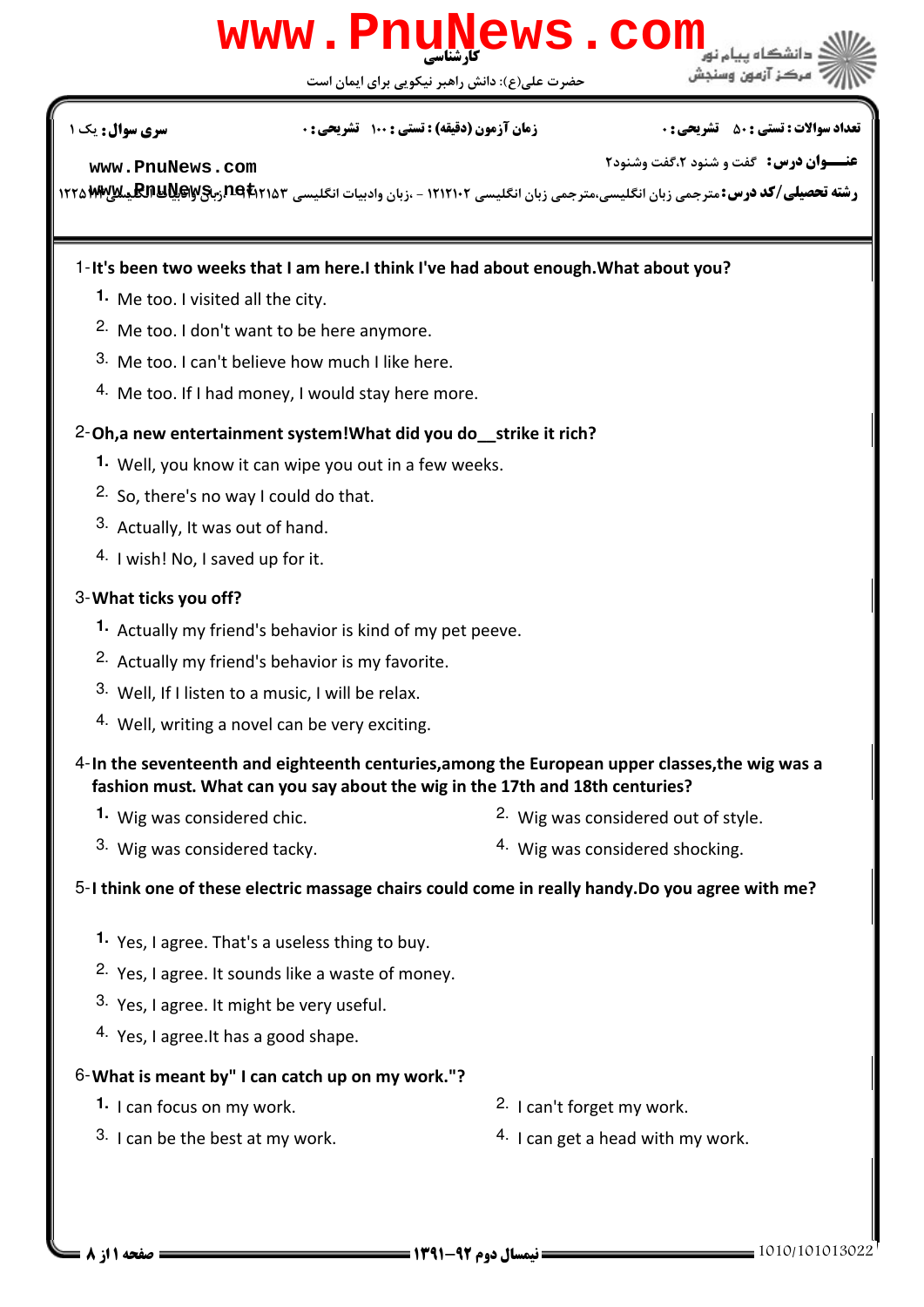### حضرت علي(ع): دانش راهبر نيكويي براي ايمان است كارشناسي **[www.PnuNews.com](http://pnunews.com) عنـــوان درس:** گفت و شنود ۲،گفت وشنود۲ ر**شته تحصیلی/کد درس:**مترجمی زبان انگلیسی،مترجمی زبان انگلیسی ۱۲۱۲۱۰۲ - ،زبان وادبیات انگلیسی Pet Tra **Mwyyl و RmyM**<br>د نعداد سوالات : تستي : ۵۰ ٪ تشريحي : ۰ ٪ مسري سري سري حمد نشريحي نشريحي : ۰ ، صبحت سري سوال : يک 1 7-Didn't you see anyone come by? 2. Yeah. But I was too busy to notice.  $4.$  I didn't notice whether he bought it or not. **1.** I don't know. I haven't seen him. 3. Yeah. But I didn't see anyone calling him. 8-I think you really are a pushover,aren't you? 1. Yeah. You are right.I am in a difficult situation. 2. Yeah. You are right. I am very strict. 3. Yeah. You are right. I am easy to influence. 4. Yeah. You are right. I am really easygoing. 9- What made the experience in the elevator so scary?  $2.$  I know, I looked a little shaky.  $3.$  I don't have any experiences.  $\frac{4.1}{10}$  lt was pitch black. **1.** I was very frightened. Which workshop would you attend to learn how to manage anger? 10- 2. Sadentary No More <sup>3.</sup> Say Good-bye to Procrastination **8. 1998** 4. Bite your Tongue! **1.** End to Insomnia 11-My schedule is making me crazy! I have absolutely no free time! climbing, singing...... So what can I do? Well, you should make a choice between them. **1.** 2. Well, you should make sure to do them. 3. Well, you should make sense to do them. 4. Well, you should make a difference. What do you call a person who is critical of other people and doesn't think that they have honest 12 reasons for doing things? 1. A superstitious <sup>2.</sup> A cynic <sup>3.</sup> A perfectionist <sup>4.</sup> A gossip 13-I think he's such a whiz. Do you agree with me? 1. Yes, of course. He wants to take up this job. <sup>2.</sup> Yes, of course. He can not use all his energy to achieve a goal.  $3.$  Yes, of course. He is very skilled in his field. 4. Yes, of course. He is very young. **[www.PnuNews.com](http://pnunews.com)**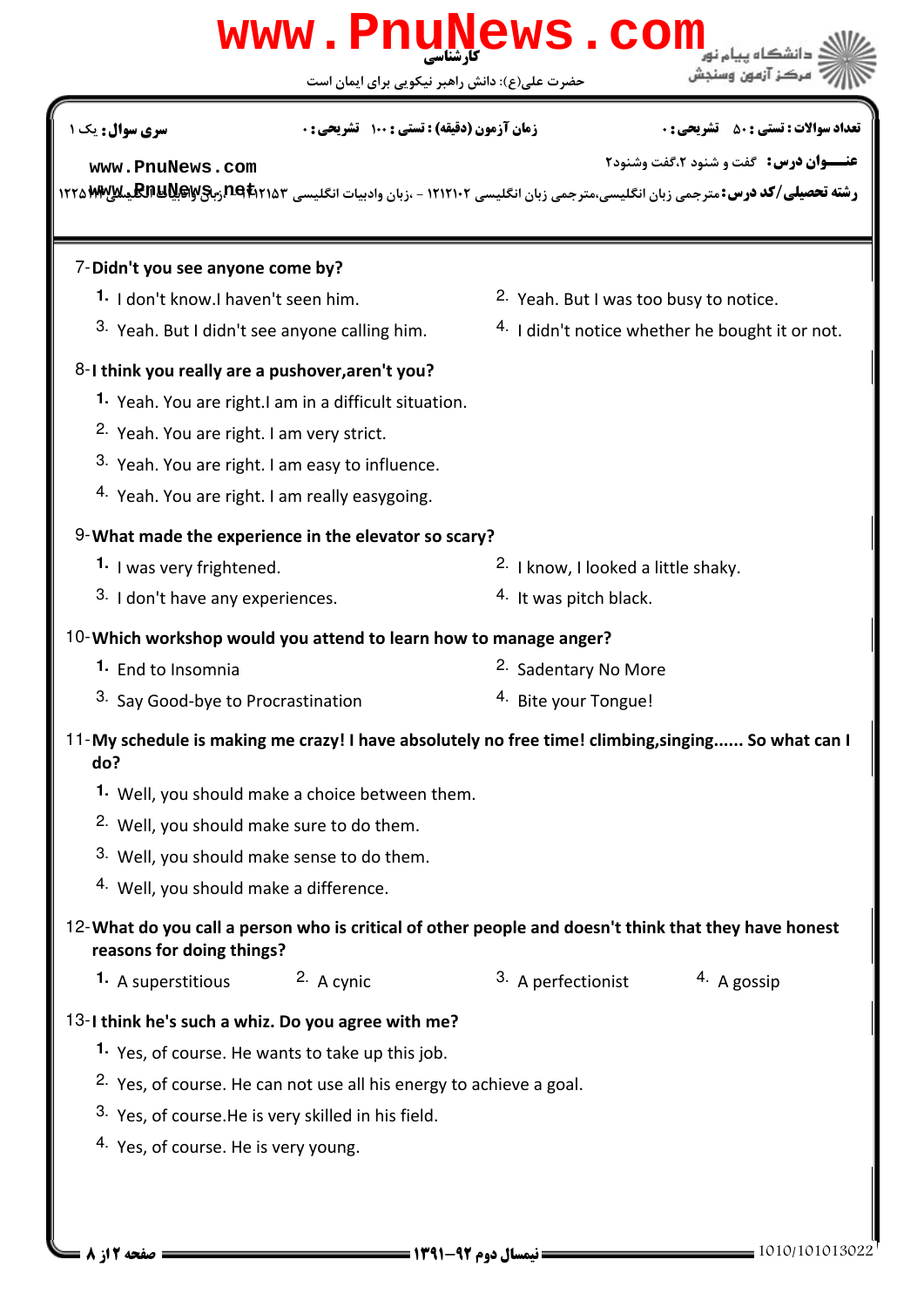|                                                                                                                                                                                 |                                                                         | حضرت علی(ع): دانش راهبر نیکویی برای ایمان است                                              | ءکز آزمون وس                                                                                                                                           |
|---------------------------------------------------------------------------------------------------------------------------------------------------------------------------------|-------------------------------------------------------------------------|--------------------------------------------------------------------------------------------|--------------------------------------------------------------------------------------------------------------------------------------------------------|
| <b>سری سوال:</b> یک ۱                                                                                                                                                           | <b>زمان آزمون (دقیقه) : تستی : 100 تشریحی : 0</b>                       |                                                                                            | <b>تعداد سوالات : تستي : 50 ٪ تشريحي : 0</b>                                                                                                           |
| www.PnuNews.com                                                                                                                                                                 |                                                                         |                                                                                            | <b>عنــوان درس:</b> گفت و شنود ۲،گفت وشنود۲                                                                                                            |
|                                                                                                                                                                                 |                                                                         |                                                                                            | <b>رشته تحصیلی/کد درس:</b> مترجمی زبان انگلیسی،مترجمی زبان انگلیسی ۱۲۱۲۱۰۲ - ،زبان وادبیات انگلیسی n <b>e Ari</b> a۳ وب <b>PAYAA وی</b> کیMWیکیn۲۲۵ MW |
| 14-If you don't have a way with words, what difficulties does this cause for you?                                                                                               |                                                                         |                                                                                            |                                                                                                                                                        |
| 1. I can't balance a check book well.                                                                                                                                           |                                                                         | <sup>2.</sup> I can't write a report well.                                                 |                                                                                                                                                        |
| 3. I can't attract people well.                                                                                                                                                 |                                                                         | <sup>4.</sup> I can't express my ideas well.                                               |                                                                                                                                                        |
| 15-When do you use this expression? "It's like opening pandora's box.                                                                                                           |                                                                         |                                                                                            |                                                                                                                                                        |
| 1. to express a fear of consequences                                                                                                                                            |                                                                         | <sup>2</sup> to react to world issues and news                                             |                                                                                                                                                        |
| 3. to express regret                                                                                                                                                            |                                                                         | 4. to respond a joke                                                                       |                                                                                                                                                        |
| there's very little you do about it."<br>B: Oh, My God.I am not as like as you. Why do you think like this?<br>Question: What do you call the first speaker?                    |                                                                         |                                                                                            | 16-A: "Life is full of hard times. You just have to accept the fact that bad things happen and know that                                               |
| <b>1.</b> A pessimist                                                                                                                                                           | 2. An optimist                                                          | 3. A realist                                                                               | 4. people person                                                                                                                                       |
| 17-A: Are you maxing out on your credit cards?<br>B: Well, yes, if that's what you mean.<br>Question: What does the first speaker want to know?                                 |                                                                         |                                                                                            |                                                                                                                                                        |
|                                                                                                                                                                                 | 1. Whether he has lost his credit cards or not.                         |                                                                                            |                                                                                                                                                        |
|                                                                                                                                                                                 | <sup>2.</sup> He wants to know what he does with his credit cards.      |                                                                                            |                                                                                                                                                        |
|                                                                                                                                                                                 |                                                                         | 3. Whether he reaches the maximum credit limit on his credit cards each month or not.      |                                                                                                                                                        |
|                                                                                                                                                                                 | 4. He wants to knw how many credit cards he has.                        |                                                                                            |                                                                                                                                                        |
| 18-A: Wow, what a great juicer! That's even big enough for my family!<br>B: Actually, I hardly even use it. It's way too big.<br>Question: What's the problem with this juicer? |                                                                         |                                                                                            |                                                                                                                                                        |
| 1. It is very expensive.                                                                                                                                                        |                                                                         | 2. It takes up so much room.                                                               |                                                                                                                                                        |
| 3. It costs so much to maintain.                                                                                                                                                |                                                                         | 4. it is hard to operate.                                                                  |                                                                                                                                                        |
| 19-A: Hey! A new flat-screen TV! It's fabulous! That must've been pretty expensive.<br>Question: Which statement best describes the second speaker?                             |                                                                         | B: Well, I'm really happy with it. I saved up for it. I put away a little bit every month. |                                                                                                                                                        |
|                                                                                                                                                                                 | 1. He's not a spendthrift. He's just feeling generous.                  |                                                                                            |                                                                                                                                                        |
|                                                                                                                                                                                 | <sup>2.</sup> He's too much of a spendthrift. He should be more frugal. |                                                                                            |                                                                                                                                                        |
|                                                                                                                                                                                 |                                                                         | 3. If he'd known it would be expensive, he never would have bought it.                     |                                                                                                                                                        |
| <sup>4.</sup> He's cheapskate and a tightwad.                                                                                                                                   |                                                                         |                                                                                            |                                                                                                                                                        |
|                                                                                                                                                                                 |                                                                         |                                                                                            |                                                                                                                                                        |
|                                                                                                                                                                                 |                                                                         |                                                                                            |                                                                                                                                                        |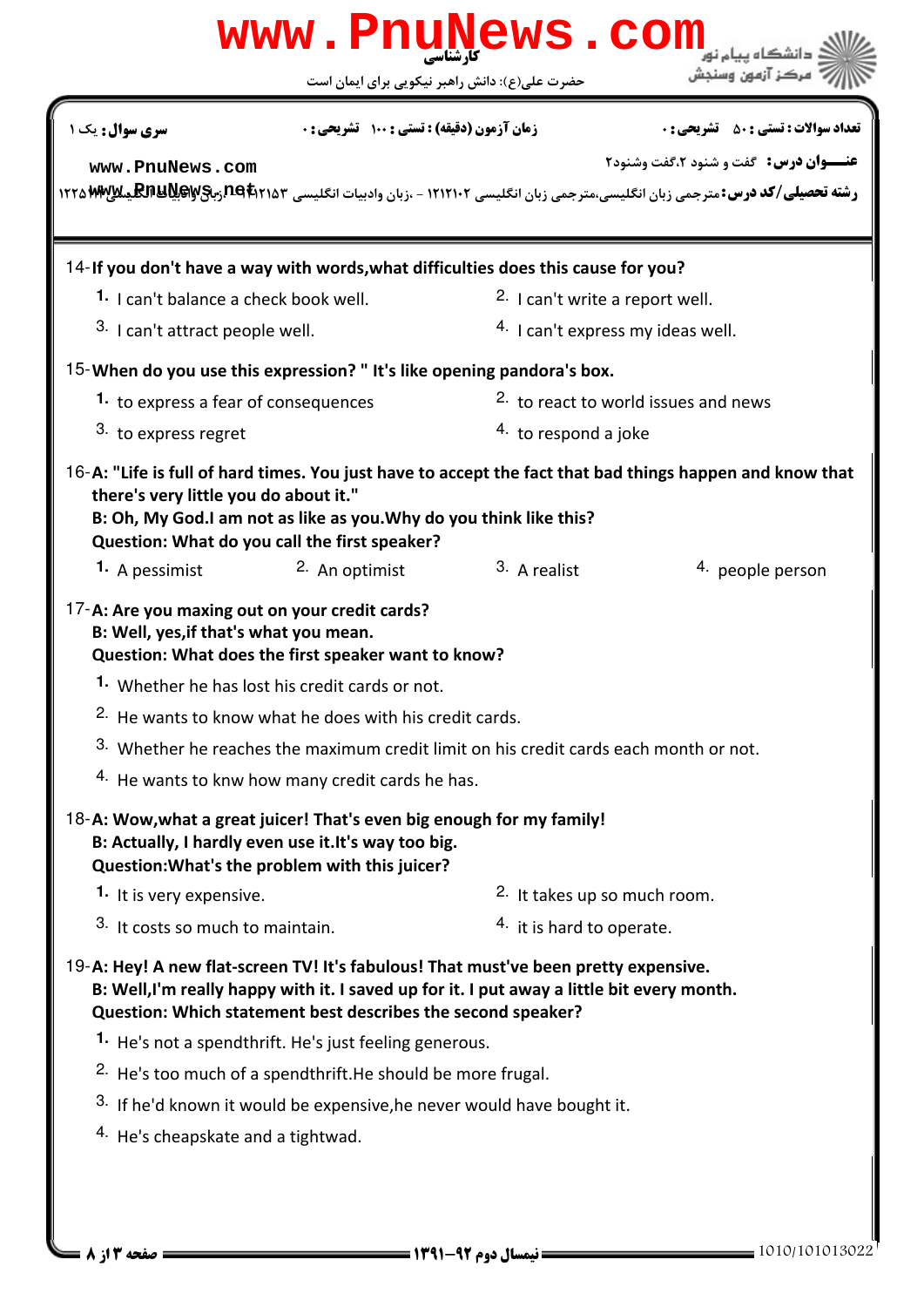# كارشناسي **[www.PnuNews.com](http://pnunews.com)**

حضرت علي(ع): دانش راهبر نيكويي براي ايمان است

نعداد سوالات : تستي : ۵۰ ٪ تشريحي : ۰ ٪ مسري سري سري حمد نشريحي نشريحي : ۰ ، صبحت سري سوال : يک 1

**عنـــوان درس:** گفت و شنود ۲،گفت وشنود۲

**[www.PnuNews.com](http://pnunews.com)**

ر**شته تحصیلی/کد درس:**مترجمی زبان انگلیسی،مترجمی زبان انگلیسی ۱۲۱۲۱۰۲ - ،زبان وادبیات انگلیسی Pet Tra **Mwyyl و RmyM**<br>د

#### 20-A: How's this?

#### B: Oh!What's with the baggy pants? Question: What does the second speaker mean?

- What's the problem with the baggy pants? **1.**
- 2. This baggy pants seems perfect.
- 3. What is he supposed to wear with the pants?
- $4.$  She wants to ask the reason for choosing the baggy pants.

#### 21-A: Oh, look at that . What on earth has she done to her hair? What is she, thirteen? B: That kid?! I can't believe it.

Question: What do the think about the girl's hairstyle?

- 1. The girl's hairstyle is trendy. The girl's hairstyle is striking.
- 3. The girl's hairstyle is shocking.
- 
- $4.$  The girl's hairstyle is old-fashioned.

#### 22-A: You do have to learn to stay on your toes in the city.

B: It really gets to me sometimes. I don't think I'll ever get used to it. I guess I'm just a country boy at heart.

#### Question: What does the first speaker mean?

- You should learn how to earn money. **1.**
- 2. Big cities bother you sometimes.
- 3. You have to pay attention and be alert all the time.
- 4. You should learn how to live.

#### 23-A: What do you suggest to persuade people to buy our brand of coffee?

B: Well, you can show people dressed in formal attire drinking your brand of coffee at an art exhibition.

#### Question: Which technique is being used by the second speaker?

- 1. Convince people to " join the band wagon" <sup>2.</sup> Play on people's patriotism
	-
- $3.$  Play on people's hidden fears  $4.$  "Snob appeal "
	-

#### 24-A: What do you think parents should do if their teenage kids stay out late? B: Well, I think they can ground them.

#### Question: What does the second speaker mean?

- 1. Parents can sometimes be lenient.
- <sup>2.</sup> Parents should stop them doing the things they enjoy as a punishment.
- 3. Parents should make a good decision.
- $4.$  Parents can allow their teenage kids to do whatever they want.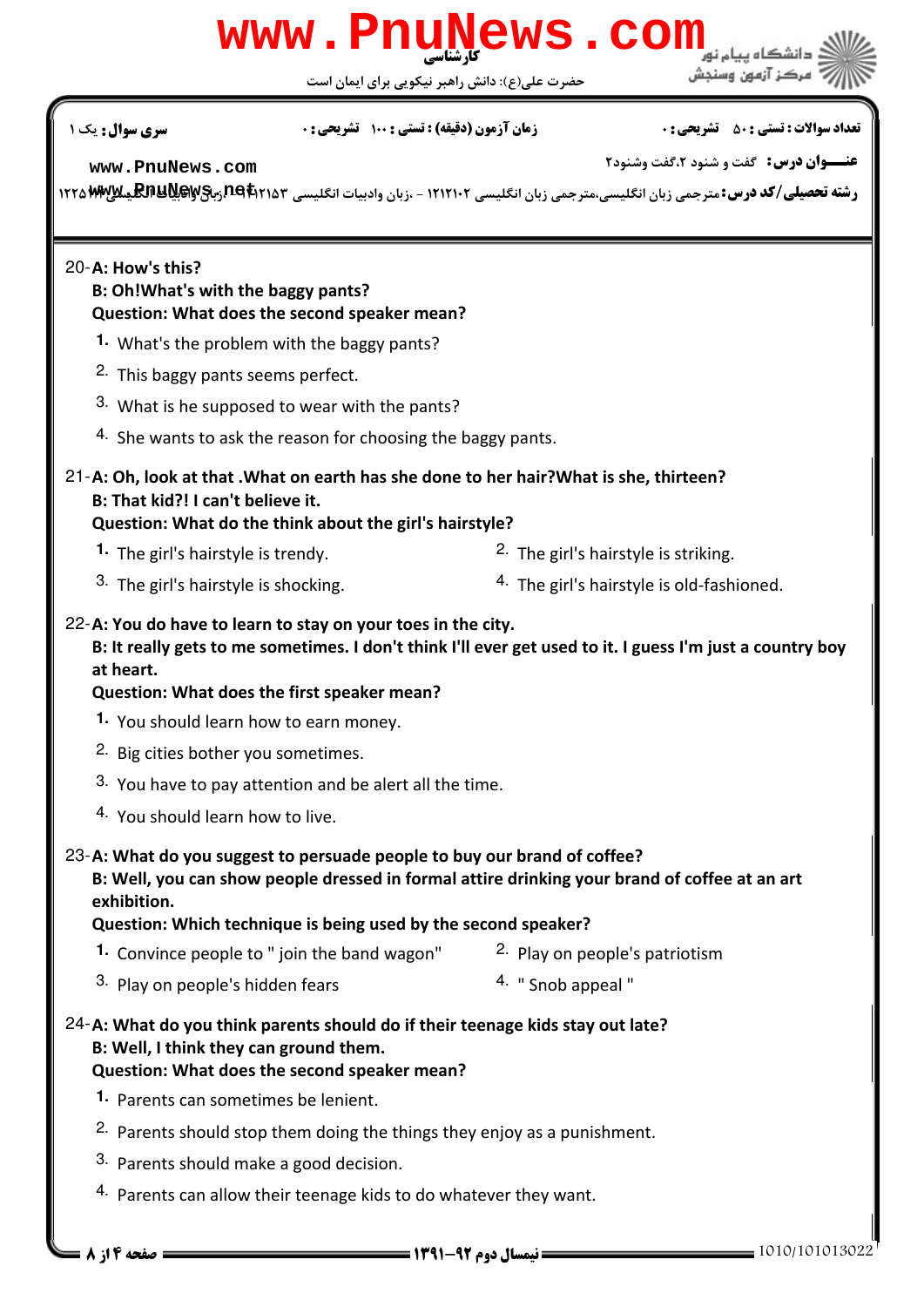|                                                                                                                               | www.PnuNews                                                                                                                                                                                                                                                                                                          | CON                                                                                           |                                                                                                                                         |
|-------------------------------------------------------------------------------------------------------------------------------|----------------------------------------------------------------------------------------------------------------------------------------------------------------------------------------------------------------------------------------------------------------------------------------------------------------------|-----------------------------------------------------------------------------------------------|-----------------------------------------------------------------------------------------------------------------------------------------|
|                                                                                                                               | حضرت علی(ع): دانش راهبر نیکویی برای ایمان است                                                                                                                                                                                                                                                                        |                                                                                               |                                                                                                                                         |
| <b>سری سوال :</b> یک ۱                                                                                                        | زمان آزمون (دقیقه) : تستی : 100 تشریحی : 0                                                                                                                                                                                                                                                                           |                                                                                               | <b>تعداد سوالات : تستی : 50 ٪ تشریحی : 0</b>                                                                                            |
| www.PnuNews.com                                                                                                               |                                                                                                                                                                                                                                                                                                                      |                                                                                               | <b>عنــوان درس:</b> گفت و شنود ۲،گفت وشنود۲                                                                                             |
|                                                                                                                               |                                                                                                                                                                                                                                                                                                                      |                                                                                               | <b>رشته تحصیلی/کد درس:</b> مترجمی زبان انگلیسی،مترجمی زبان انگلیسی ۱۲۱۲۱۰۲ - ،زبان وادبیات انگلیسی P4t۲۱۵۳برب <b>PAYSA ویلایا PT۵MW</b> |
| 25-A: How's your son?<br>B: Well, he's been acting in school.<br>Question: What does he say about his son?                    |                                                                                                                                                                                                                                                                                                                      |                                                                                               |                                                                                                                                         |
| 1. He is very active.                                                                                                         |                                                                                                                                                                                                                                                                                                                      | <sup>2.</sup> He has a bad behavior.                                                          |                                                                                                                                         |
| 3. He is well-behaved.                                                                                                        |                                                                                                                                                                                                                                                                                                                      | <sup>4.</sup> He doesn't study well.                                                          |                                                                                                                                         |
| 26-A: Do you think something happened?<br><b>B: Beats me.</b>                                                                 | Question: What does the second speaker mean?                                                                                                                                                                                                                                                                         |                                                                                               |                                                                                                                                         |
| 1. May be.                                                                                                                    | <sup>2.</sup> Definitely not.                                                                                                                                                                                                                                                                                        | $3.$ Yes, I'm sure.                                                                           | $4.$ I don't know.                                                                                                                      |
| I'll just look around and see what's nice.<br><sup>1</sup> They are going to comparison shop.<br>3. They are bargain-hunting. | B: Very nice But you know something, I don't want to buy anything on our first day here. I think<br>Question: What's their idea about shopping?<br>28-A: Well, I gave notice at the bank. In two weeks, I'll be working as a full-time photographer.                                                                 | <sup>2</sup> . They are just browsing.<br><sup>4.</sup> They are going to haggle over prices. |                                                                                                                                         |
|                                                                                                                               | B: Way to go! You've been talking about doing that for years!<br>Question: What does the second speaker mean by saying "way to go!"                                                                                                                                                                                  |                                                                                               |                                                                                                                                         |
| 1. It's not good.                                                                                                             |                                                                                                                                                                                                                                                                                                                      | <sup>2.</sup> Congratulations!                                                                |                                                                                                                                         |
| <sup>3.</sup> Take it easy!                                                                                                   |                                                                                                                                                                                                                                                                                                                      | <sup>4.</sup> I can't believe it.                                                             |                                                                                                                                         |
| on vacation.                                                                                                                  | 29-A: I'm in an embarrassing situation. I borrowed a beautiful jacket from my friend but I lost it. I<br>decided to buy a new one but the thing is, she bought it in one of those places she always goes to<br>B: Oh! Really? So much for buying a new one, I guess.<br>Question: What does the second speaker mean? |                                                                                               |                                                                                                                                         |
|                                                                                                                               | <sup>1</sup> The idea of buying a new one is not a possible solution.                                                                                                                                                                                                                                                |                                                                                               |                                                                                                                                         |
| <sup>2.</sup> Buying a new jacket is the best solution.                                                                       |                                                                                                                                                                                                                                                                                                                      |                                                                                               |                                                                                                                                         |
|                                                                                                                               | <sup>3.</sup> The best way is to find the lost silk jacket.                                                                                                                                                                                                                                                          |                                                                                               |                                                                                                                                         |
| <sup>4.</sup> It is too expensive to buy a new one.                                                                           |                                                                                                                                                                                                                                                                                                                      |                                                                                               |                                                                                                                                         |
|                                                                                                                               |                                                                                                                                                                                                                                                                                                                      |                                                                                               |                                                                                                                                         |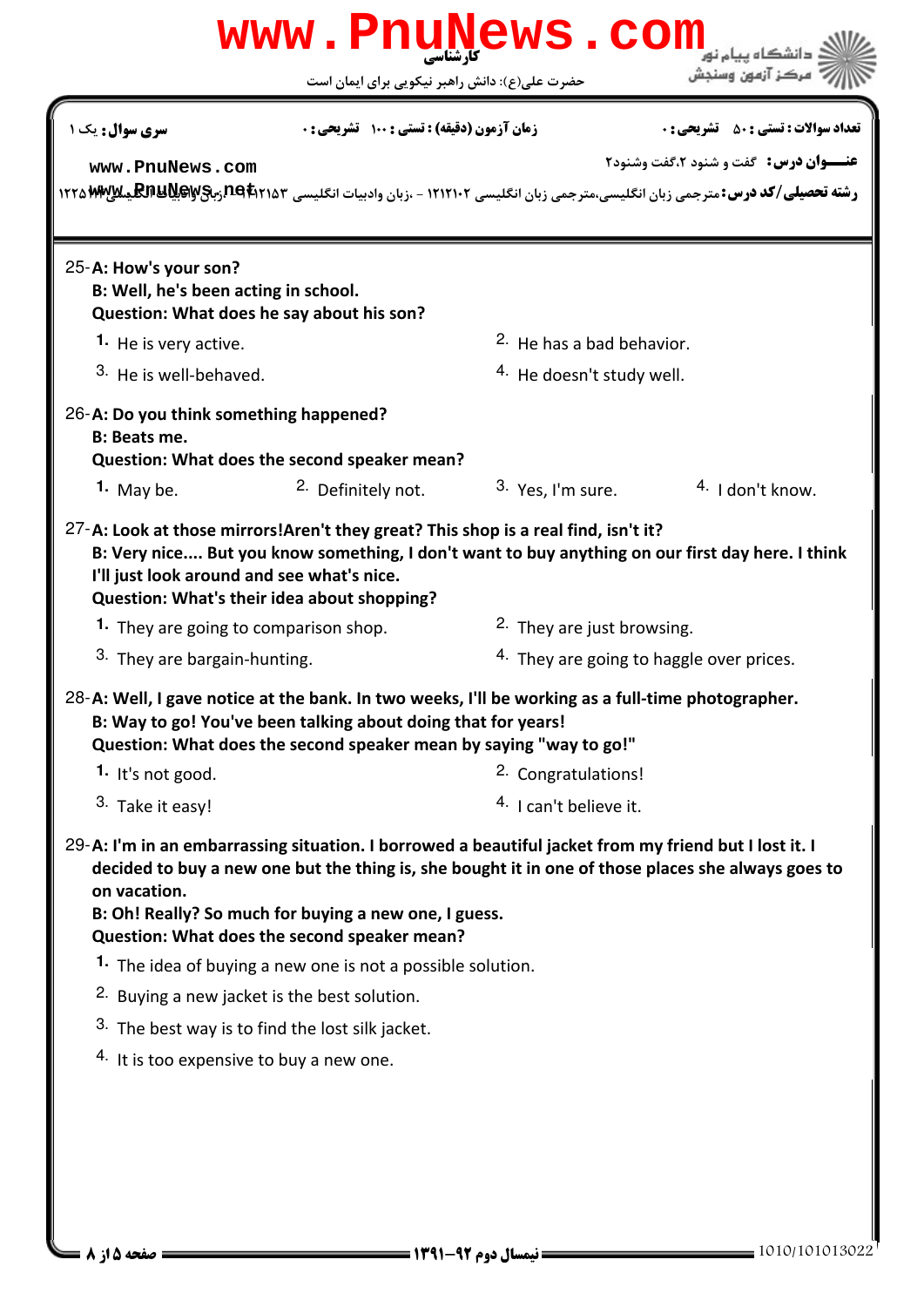|                                                                                                                                                                                         | www.PnuNews.com |                                               |                                                                                                                                                                                   |
|-----------------------------------------------------------------------------------------------------------------------------------------------------------------------------------------|-----------------|-----------------------------------------------|-----------------------------------------------------------------------------------------------------------------------------------------------------------------------------------|
|                                                                                                                                                                                         |                 | حضرت علی(ع): دانش راهبر نیکویی برای ایمان است | ءڪز آزمون وه                                                                                                                                                                      |
| <b>سری سوال :</b> یک ۱                                                                                                                                                                  |                 | زمان آزمون (دقیقه) : تستی : 100 تشریحی : 0    | <b>تعداد سوالات : تستي : 50 ٪ تشريحي : 0</b>                                                                                                                                      |
| www.PnuNews.com                                                                                                                                                                         |                 |                                               | <b>عنــوان درس:</b> گفت و شنود ۲،گفت وشنود۲<br>رشته تحصیلی/کد درس: مترجمی زبان انگلیسی،مترجمی زبان انگلیسی ۱۲۱۲۱۰۲ - ،زبان وادبیات انگلیسی P۹۴۱۲۵۳ برب <b>PAW بهالایه ۱۲۲۵</b> ۳۳ |
| 30-A: I'm at my wits'end!<br>B: May be you just need to give it a little more time.<br>Question: What's the matter with the first speaker?                                              |                 |                                               |                                                                                                                                                                                   |
| 1. He is in a hurry for something.                                                                                                                                                      |                 |                                               |                                                                                                                                                                                   |
| <sup>2.</sup> He xpresses his disbelief.                                                                                                                                                |                 |                                               |                                                                                                                                                                                   |
| 3. He is anxious and can't be relax.                                                                                                                                                    |                 |                                               |                                                                                                                                                                                   |
| <sup>4.</sup> He is upset because he can't solve a problem.                                                                                                                             |                 |                                               |                                                                                                                                                                                   |
| B: Oh! My God! It sounds like a scam to me.<br>Question: What's the second speaker's idea about the ad.                                                                                 |                 |                                               | 31-A: Wow! Look at the ad. It says that they've figured out a way to make diamonds from garbage.                                                                                  |
| 1. It is ridiculous.                                                                                                                                                                    |                 |                                               | <sup>2.</sup> They want to get money by fooling people.                                                                                                                           |
| 3. It can be very interesting.                                                                                                                                                          |                 |                                               | <sup>4.</sup> It is a hard working but also amazing.                                                                                                                              |
| and walks away.<br>B: That's really a hoot.<br>Question: What's the listener's response to this joke?                                                                                   |                 |                                               | 32-A: Listen to this. A guy asks a woman, " Do you know where Fifth Avenue is? " So she says "Yes"                                                                                |
| 1. It's offensive.                                                                                                                                                                      |                 |                                               | <sup>2.</sup> That went over his head.                                                                                                                                            |
| 3. It's really funny.                                                                                                                                                                   |                 |                                               | 4. That's pretty lame.                                                                                                                                                            |
| 33-A: What's the matter?<br>Question: How did the listener react?                                                                                                                       |                 |                                               | B: Someone actually played a practical joke on me at the office and then I totally freaked.                                                                                       |
| 1. He became angry.                                                                                                                                                                     |                 | <sup>2.</sup> He laughed at it.               |                                                                                                                                                                                   |
| 3. It was pretty good.                                                                                                                                                                  |                 |                                               | 4. He couldn't get it.                                                                                                                                                            |
| 34-A: Can you believe that no one's doing anything about global waeming?<br>B: It's really mind-blogging, isn't it?<br>Question: What does the second speaker say about global warming? |                 |                                               |                                                                                                                                                                                   |
| 1. It is a social problem.                                                                                                                                                              |                 |                                               | <sup>2.</sup> He is confused by it.                                                                                                                                               |
| 3. He doesn't like to think about it.                                                                                                                                                   |                 |                                               | <sup>4.</sup> It's hard to believe.                                                                                                                                               |
|                                                                                                                                                                                         |                 |                                               |                                                                                                                                                                                   |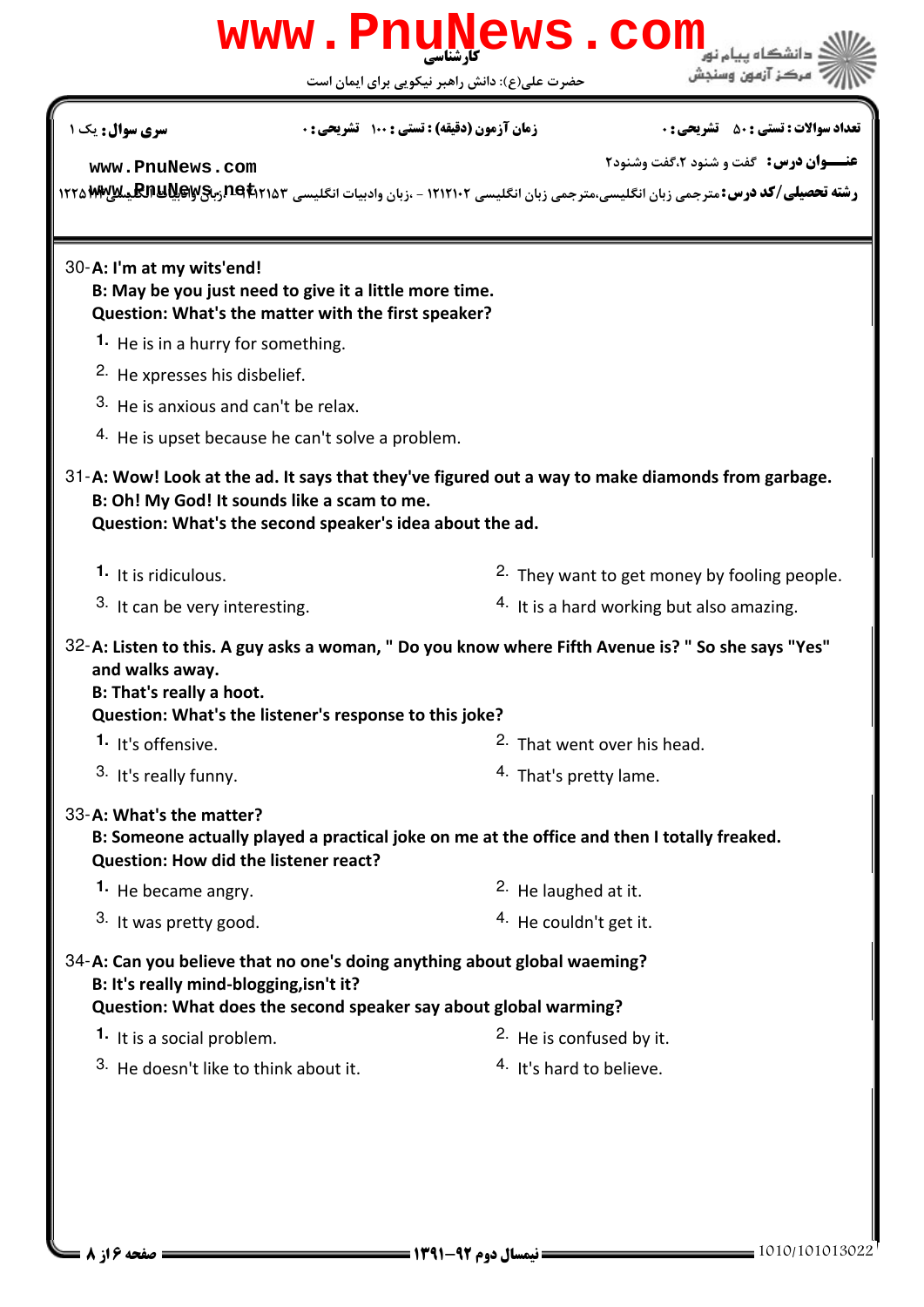|                                                    | www.PnuNews.com                                                                                                                                                                                                                                                       |                            |                                                                                                                                                                    |  |  |
|----------------------------------------------------|-----------------------------------------------------------------------------------------------------------------------------------------------------------------------------------------------------------------------------------------------------------------------|----------------------------|--------------------------------------------------------------------------------------------------------------------------------------------------------------------|--|--|
|                                                    | حضرت علی(ع): دانش راهبر نیکویی برای ایمان است                                                                                                                                                                                                                         |                            | ُ ' مرڪز آزمون وسنڊش                                                                                                                                               |  |  |
| <b>سری سوال :</b> یک ۱                             | <b>زمان آزمون (دقیقه) : تستی : 100 تشریحی : 0</b>                                                                                                                                                                                                                     |                            | <b>تعداد سوالات : تستی : 50 ٪ تشریحی : 0</b>                                                                                                                       |  |  |
| www.PnuNews.com                                    |                                                                                                                                                                                                                                                                       |                            | <b>عنــوان درس:</b> گفت و شنود ۲،گفت وشنود۲<br>رشته تحصیلی/کد درس: مترجمی زبان انگلیسی،مترجمی زبان انگلیسی ۱۲۱۲۱۰۲ - ،زبان وادبیات انگلیسی PE\Pira MWY برRPUM بالا |  |  |
| stolen?<br>one can get away with trying to be you. | 35-A: Can you believe all these stories in the news about people's personal information getting<br>B: I know. It's kind of scary. But you can put a little tracking device under your skin. That way, no<br>Question: What type of technology are they talking about? |                            |                                                                                                                                                                    |  |  |
| 1. Genetic Engineering                             |                                                                                                                                                                                                                                                                       | 2. Artificial Intelligence |                                                                                                                                                                    |  |  |
| 3. Cloning                                         |                                                                                                                                                                                                                                                                       | 4. Computer chip implants  |                                                                                                                                                                    |  |  |
|                                                    |                                                                                                                                                                                                                                                                       |                            |                                                                                                                                                                    |  |  |
| $1.$ Beat                                          | 2. Sound                                                                                                                                                                                                                                                              | 3. Melody                  | 4. Lyrics                                                                                                                                                          |  |  |
|                                                    | 37-Bethoven was also notorious for his eccentric behavior.                                                                                                                                                                                                            |                            |                                                                                                                                                                    |  |  |
| 1. famous                                          | 2. well-known                                                                                                                                                                                                                                                         | 3. interesting             | 4. unusual                                                                                                                                                         |  |  |
|                                                    | 38-Paul is too He always focuses on his mistakes rather than his accomplishments.                                                                                                                                                                                     |                            |                                                                                                                                                                    |  |  |
| 1. self-image                                      | 2. self-pity                                                                                                                                                                                                                                                          | 3. self-consious           | 4. self-critical                                                                                                                                                   |  |  |
|                                                    | 39-If kids today were taught about, they would be better behaved.                                                                                                                                                                                                     |                            |                                                                                                                                                                    |  |  |
|                                                    | 1. coutesy <b>2.</b> rebelliousness and the set of the coutes of the court of the court of the country of the country                                                                                                                                                 |                            | 4. development                                                                                                                                                     |  |  |
| budget.                                            | 40-Stick to a budget, plan to splurge on the occasional wild purchase, but don't buy if it isn't in your                                                                                                                                                              |                            |                                                                                                                                                                    |  |  |
| 1. buy too much of something                       |                                                                                                                                                                                                                                                                       | <sup>2.</sup> get the urge |                                                                                                                                                                    |  |  |
|                                                    | 3. buy something luxurious                                                                                                                                                                                                                                            |                            | 4. spend more than you have                                                                                                                                        |  |  |
|                                                    | 41-They say raising tropical fish can really set you back They've very expensive.                                                                                                                                                                                     |                            |                                                                                                                                                                    |  |  |
| 1. creatively                                      | 2. physically                                                                                                                                                                                                                                                         | 3. financially             | 4. intellectually                                                                                                                                                  |  |  |
|                                                    | 42-His story is really  I doubt that those things could have really happened.                                                                                                                                                                                         |                            |                                                                                                                                                                    |  |  |
| 1. unsolvable                                      | 2. questionable                                                                                                                                                                                                                                                       | 3. debatable               | 4. provable                                                                                                                                                        |  |  |
| 43-Which one is a noun?                            |                                                                                                                                                                                                                                                                       |                            |                                                                                                                                                                    |  |  |
| <sup>1.</sup> confident                            | 2. unfair                                                                                                                                                                                                                                                             | 3. depend                  | 4. impatience                                                                                                                                                      |  |  |
| cooking school in France.                          | 44-He has decided a career as a chef and has been accepteda world-renowned                                                                                                                                                                                            |                            |                                                                                                                                                                    |  |  |
| 1. for/for                                         | $2.$ on/in                                                                                                                                                                                                                                                            | $3.$ in/to                 | $4.$ on/to                                                                                                                                                         |  |  |
|                                                    |                                                                                                                                                                                                                                                                       |                            |                                                                                                                                                                    |  |  |
| 1. A riddle                                        | 2. A blooper                                                                                                                                                                                                                                                          | $3.$ A pun                 | 4. A limerick                                                                                                                                                      |  |  |
| <b>صفحه 17; 8 =</b>                                |                                                                                                                                                                                                                                                                       |                            | $= 1010/101013022$                                                                                                                                                 |  |  |